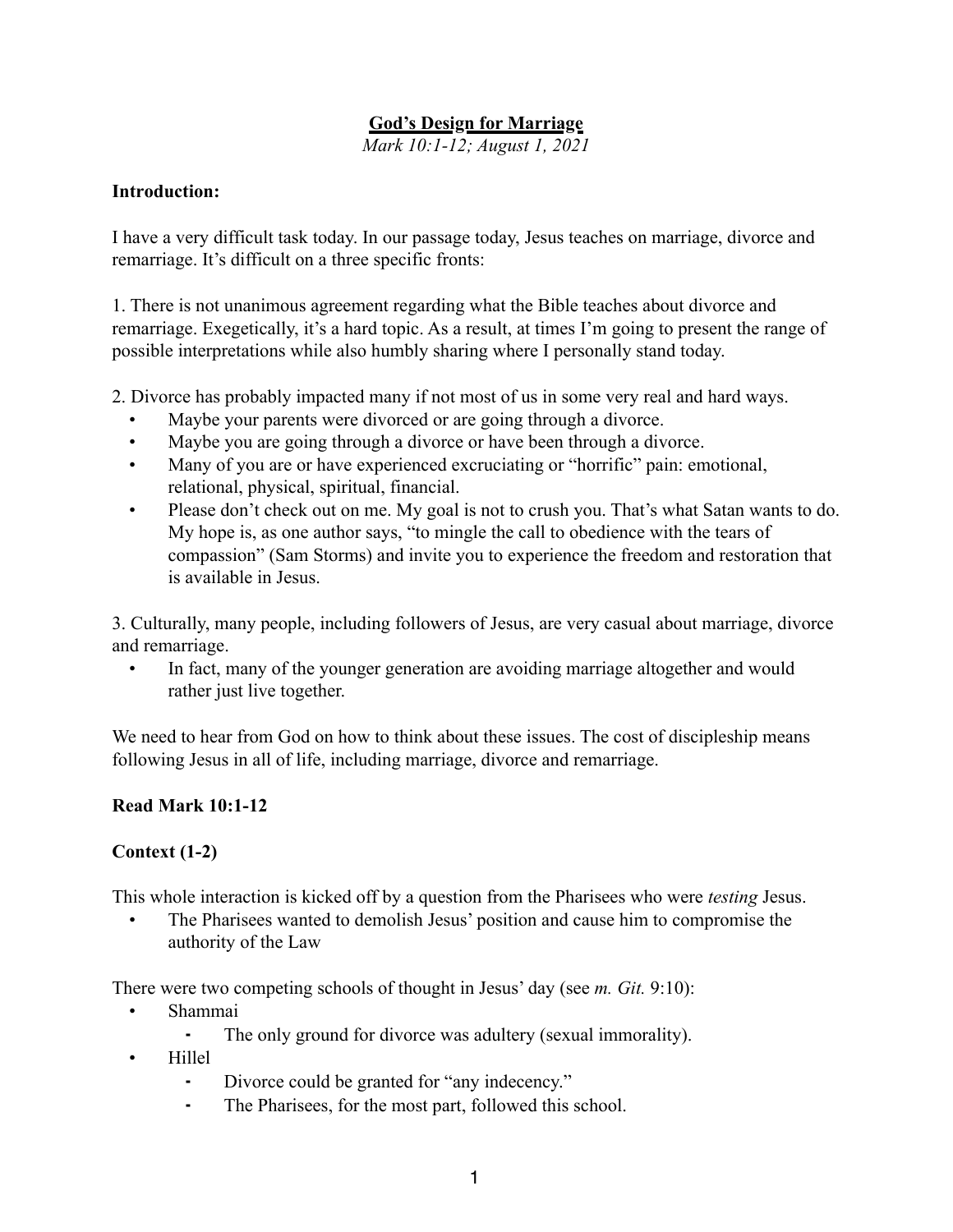- WIth this frame of thought, someone could be divorced for almost anything.
- This is really what the question is about and the text in Matthew 19 makes this clear:

*"Is it lawful to divorce one's wife for any cause?"* (Matthew 19:3, ESV)

- Their question is aimed in the wrong direction. It's as if they're more interested in figuring out what they can get away with and still please God.
	- How close can I get to the line without going over it?
	- ⁃ How close can I get to the fire without being burned?
	- ⁃ It's not that one can't ask the question about divorce, it's just that often the question can be framed with a focus in the wrong direction.

Jesus asks: *"What did Moses command you?* (3)"

- Sidebar: Jesus' authority was the Word of God.
	- As you wrestle through these very hard questions, you must honestly ask: what's the authority in my life? What's driving my decision making?
		- Reason, experience, peer pressure, culture, the Bible.

The Pharisees' response: *Moses allowed a man to write a certificate of divorce and to send her away* (4).

- *•* This certificate guaranteed that the divorcee had the right to remarry another man if she chose. It safeguarded the woman.
- Just to be explicit: it did not encourage or command divorce but was an attempt to limit its worst consequences for women.

Jesus' response to the Pharisees' response (5-6):

• Jesus quotes Genesis 1:27 and 2:24.

Transition: The Pharisees wanted to talk about divorce but Jesus wanted to talk about God's design so he goes to the beginning. The Pharisees' text was a text or concession, Jesus' was a text of intention.

What does this passage teach us about marriage, divorce and remarriage?

# **1. God's design for marriage is one male and one female becoming one for life (6-9).**

- We are not just being humans, we are created male and female. Maleness and femaleness are a part of God's creative will and foundational for marriage.
- Two become one this is fascinating.
- If you had to answer the Pharisees' initial question based on Jesus' response, what would you say the answer is? No.
- Sidebar: What does oneness in marriage practically look like?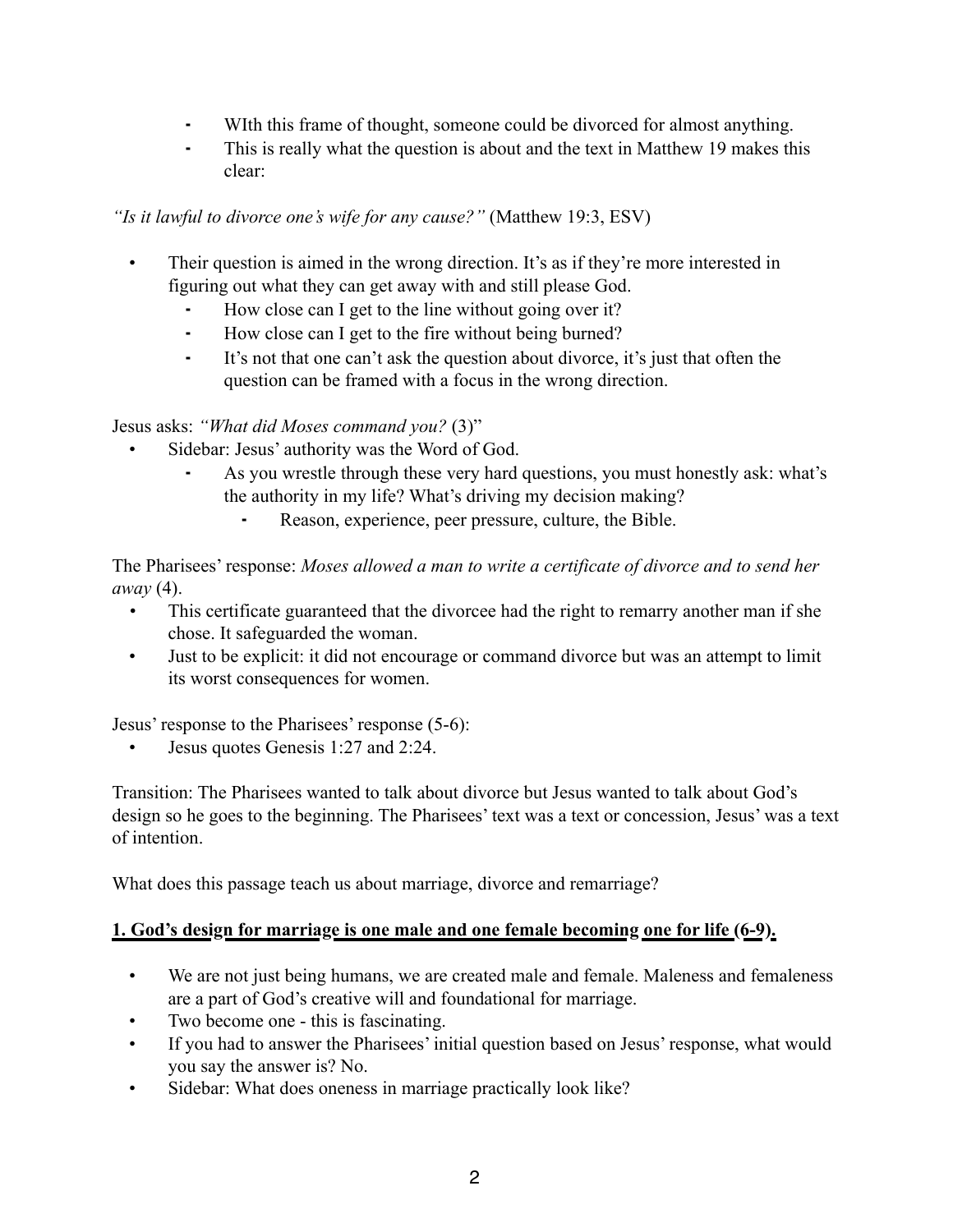- ⁃ You are still two different people. You have different personalities, gifts, strengths, etc.
- What I encourage couples whom I do pre-marital counseling for is to as much as possible integrate and combine your lives.
- ⁃ Financially: it's not my money and your money and my income and your income, it's our money and our income. It's not, you buy this and I'll buy that. It's, we will buy this.
- ⁃ I want to make it as hard as possible to separate our lives. Some couples are setting themselves up for divorce from the get go because they are not committed to a one flesh marriage.

Why did God design marriage, and in particular, marriage in this way?

• Paul, in Ephesians 5:31, quotes Genesis 2:24 and then he says, "This mystery is profound." He calls marriage a "mystery."

What's a mystery?

It is something that was hidden for a season of time (in this case, the OT) but has now been revealed (in this case, with the coming of Jesus, and explicitly here in Ephesians 5).

What was hidden that has now been revealed?

- One scholar describes it this way: "As God made man in his own image, so he made marriage in the image of his own eternal marriage with his people" (Geoffrey Bromiley, *God and Marriage,* 43).
- Or, as another scholar puts it: "Marriage is meant to be a living drama of the covenantkeeping love between Christ and the church" (Piper, 75).
- Another way to say this is that marriage is about displaying the glory and beauty of the gospel.

There are a number of key implications of this:

- Marriage is not an afterthought. God created and designed marriage knowing already about his plan of redemption to save humans through Jesus Christ.
- Marriage to Jesus should be our ultimate pursuit. There will be no human marriage after death (cf. Matt. 22:30; Mk. 12:25) because the shadow of our marriages gives way to the true reality of Christ and his church, the bride. Those who trust in Christ will be married to him for all eternity. Human marriage is temporary. Relationship to Jesus is ultimate.
- Marriage is meant to reflect something about the nature of God. The more we learn about how God relates to us, the more we learn how we're to relate to our spouses.
	- Think about the unconditional love of God and the faithfulness of God.
	- ⁃ What grounds would ever cause God to divorce you?

For those who have the desire for marriage (singleness is a great gift from God):

- Marriage shouldn't be entered into lightly.
- Marry someone who is in love with Jesus (not someone who says they are a Christian).
- Live in community. Invite your pastors, your CG leaders, your friends to give honest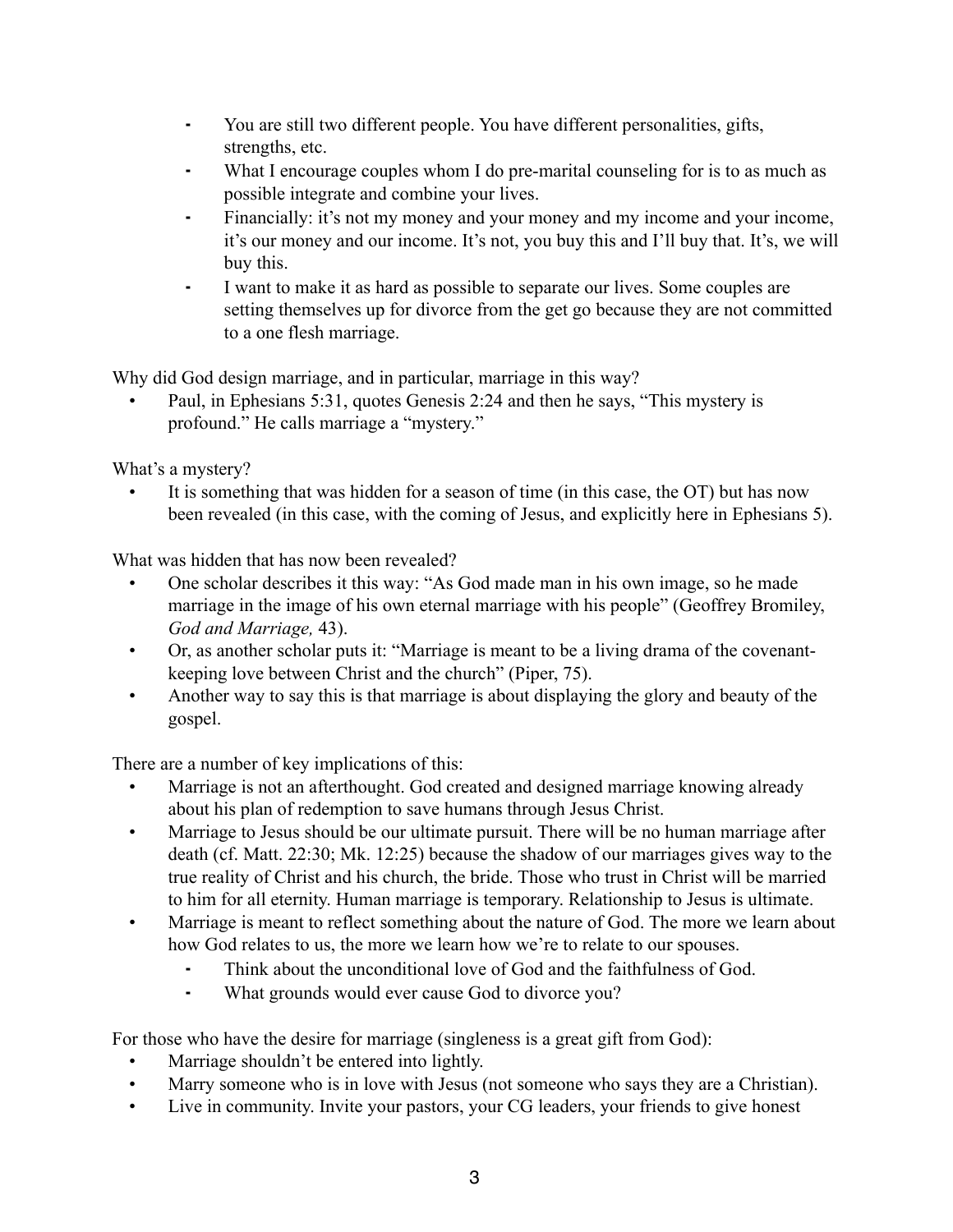feedback on your relationship before you commit to marriage.

### **2. Divorce is the negative result of sin and living in a fallen world (3-5, 10-12).**

Jesus says, "Because of your hardness of heart."

- This statement in Matthew rings in your ears.
- In Matthew 18, Jesus tells the parable of the unforgiving servant:
	- Peter: how many times must I forgive my brother?
	- ⁃ Jesus: 77 times or 70 x 7.
	- ⁃ A king forgives a servant who owes him 10,000 talents
		- $\sim$  20 years' wages x 10,000
		- $\frac{1}{2}$  50k x 20 = 1 million
		- $\text{-}$  1 million x 10,000 = IDK
		- The point: He could never pay this debt back.
	- ⁃ The servant refused to forgive his fellow servant 100 denarii
		- Denarii  $= 1$  days' wage.
		- $\textdegree$  \$150 x 100 = \$15,000.
	- The king has him throw in jail until he can pay it all back.

"*So also my heavenly Father will do to every one of you, if you do not forgive your brother from your heart."*" (Matthew 18:35, ESV)

#### **Our own sin and sin against us.**

- Marriage is hard. You must daily deny yourself, take up your cross and follow Jesus.
- Marriage is a call to be last of all and servant of all.
- Because you are one flesh, you treat your wife like you treat yourself (see Eph. 5:25ff).
- Marriages don't just explode over night. Affairs don't typically just happen all of a sudden. There's a slow crumbling of the foundation, trust broken here and there, bitterness here and there, lack of forgiveness here and there.
- God's desire for troubled marriages is always reconciliation.

Are there biblical grounds for divorce?

We can't just answer this question based on Mark 10 because there are other key texts that speak about marriage and divorce.

### **Three Major Views on Divorce and Remarriage (among those who accept the full authority of the Bible):**

1. Divorce is never permitted for any reason (my personal lean).

- There's no doubt that Jesus' teaching was regarded as extremely strict by everyone who heard it.
	- ⁃ The disciples ask to speak with him again.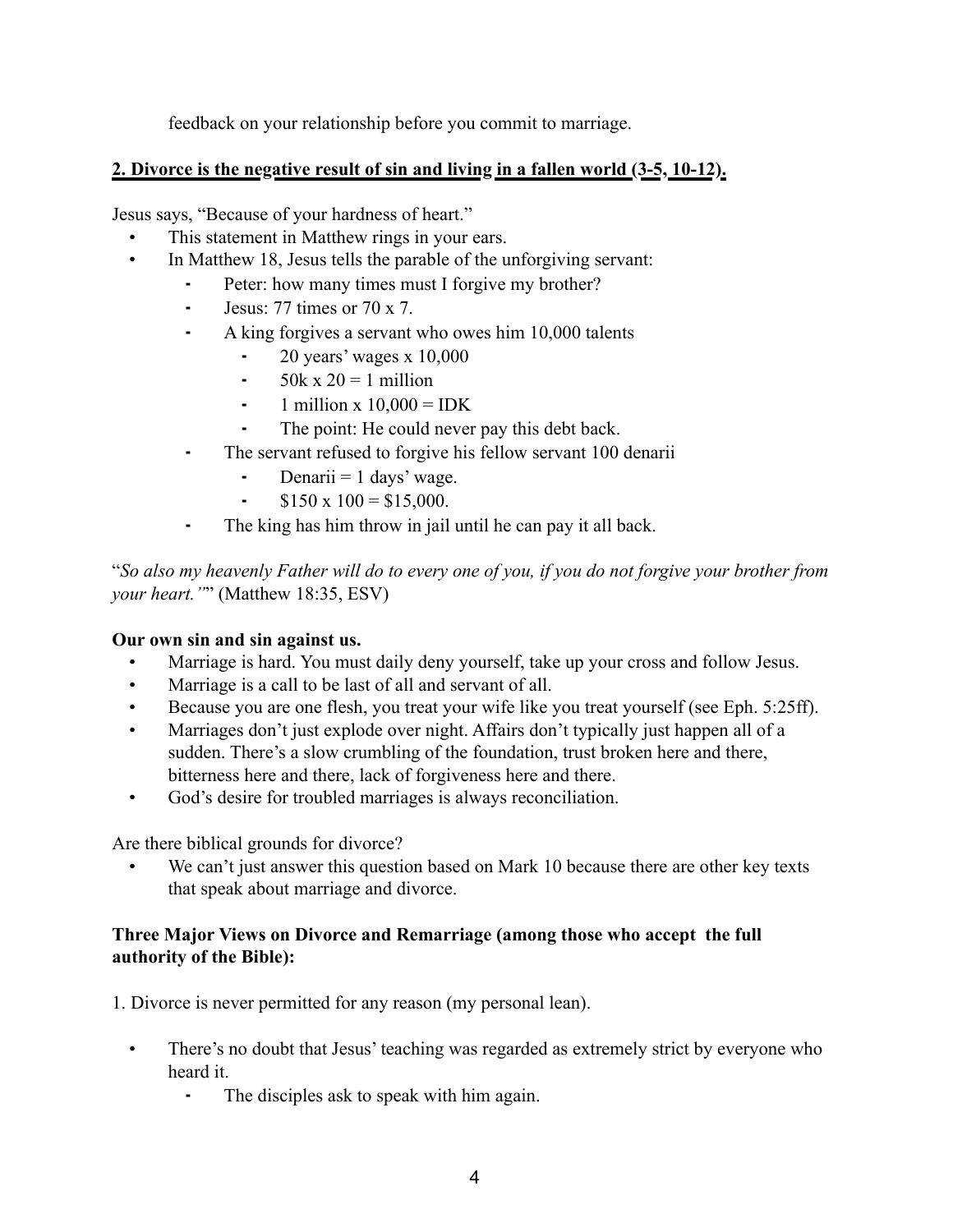⁃ Check out the disciples' response in Matthew 19:10

"*The disciples said to him, "If such is the case of a man with his wife, it is better not to marry."*" (Matthew 19:10, ESV)

• Romans 7:1-3 seems to reenforce that only death severs the marriage bond.

2. Divorce is permitted but remarriage is not allowed.

- From Mark, divorce isn't what causes one to commit adultery, but rather remarrying is what causes one to commit adultery.
- Remarriage is not commanded anywhere.

"*To the married I give this charge (not I, but the Lord): the wife should not separate from her husband (but if she does, she should remain unmarried or else be reconciled to her husband), and the husband should not divorce his wife.*" (1 Corinthians 7:10–11, ESV)

- Separation can be wise sometimes.
- 3. Divorce is permitted and remarriage to a believer is granted to the innocent party.
	- This is an argument primarily from silence. The logic is that if God grants divorce to the innocent party then he would also grant permission to remarry.

#### **When might divorce be permitted?**

• Adultery (some say this is the only exception).

"*And I say to you: whoever divorces his wife, except for sexual immorality, and marries another, commits adultery.*" (Matthew 19:9, ESV)

- Why is it only mentioned in Matthew?
	- Solution: it was conceded by all Jews and therefore implied in Jesus' response in Mark and Luke.
- ⁃ How does position #1 explain this verse?
	- Solution: "Sexual immorality" is to be understand within a Jewish betrothal context, similar to an engagement. Divorce is allowed only for unfaithfulness in the betrothal period. The reason it's missing from Mark and Luke is because they were writing to a non-Jewish audience.
- Desertion of an unbeliever.

"*But if the unbelieving partner separates, let it be so. In such cases the brother or sister is not enslaved. God has called you to peace.*" (1 Corinthians 7:15, ESV)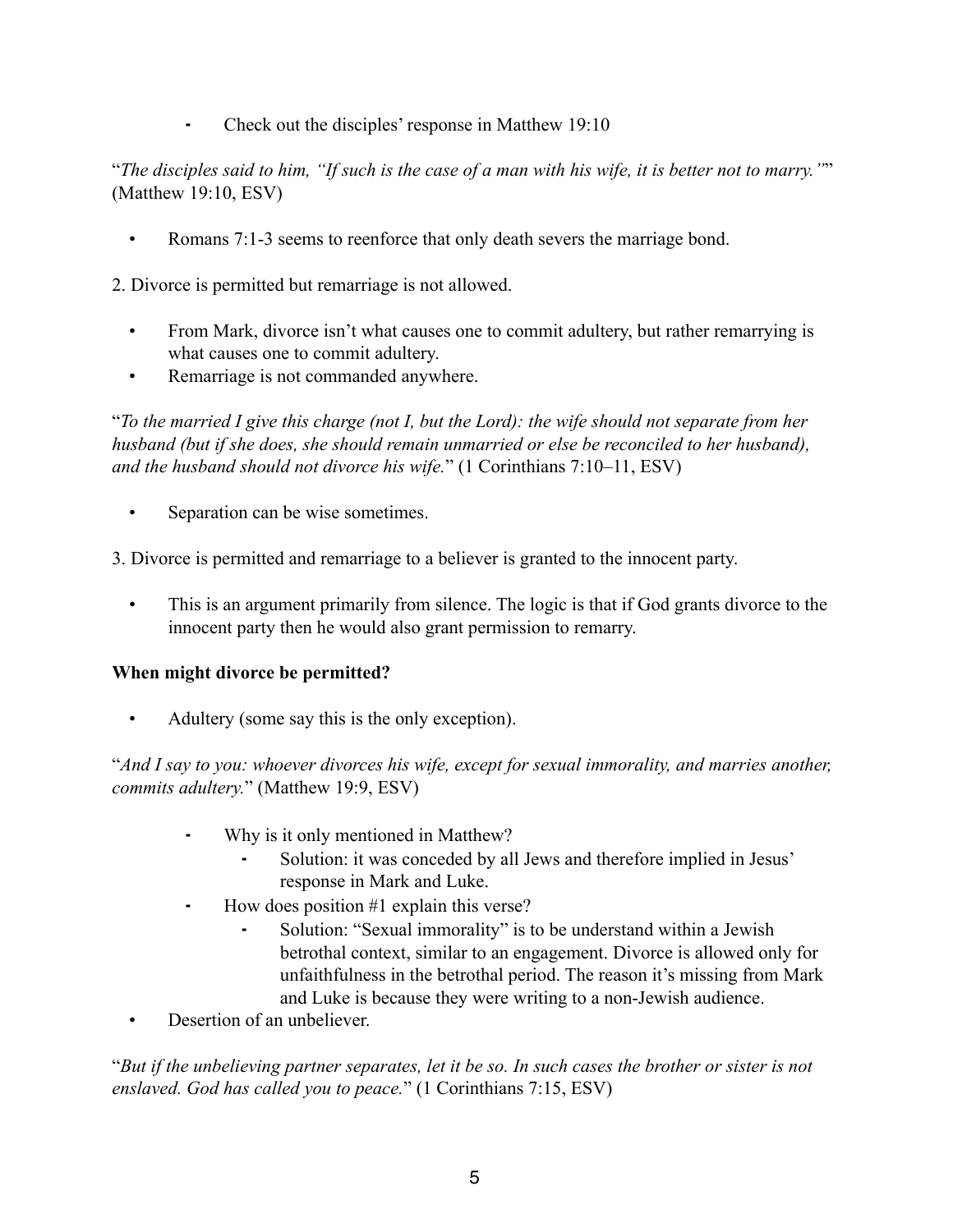- ⁃ Some conclude that "is not enslaved" or "not bound" means you are free not only to divorce but to remarry. It could mean any of the above three possibilities.
- ⁃ Abuse would fall under this category (physical, verbal, emotional, sexual):
	- Your partner could treat you such that you are forced to leave the home (this is forced abandonment).
	- ⁃ If you ever feel unsafe in your home or if you spouse becomes violent, please don't hesitate to call 911 and leave.
	- ⁃ If you feel unable to leave the house or are not ready to talk to someone you know, call the National Domestic Violence Hotline (1-800-799-7233).
	- ⁃ Please reach out for help, either with a pastor, CG leader, or trusted friend.
	- ⁃ There is a difference between having a heart posture willing to forgive someone and remaining in a place of abuse.
- If the divorce was pre-conversion (cf. 2 Cor. 5:17).

If you divorced your spouse on unbiblical grounds and you have not remarried, what should you do?

- You can stay single
- You can be reconciled.

#### **Before you consider divorce:**

- Here these words from Laura Baxter, from her article, "Take It from Me: Don't Get a Divorce." She says, "I was divorced after three children and 10 years of marriage. Since that time, almost two decades ago, I have counseled many women weathering divorce and its aftermath. I can tell you confidently that divorce is worse than you think. If you go through with divorce, you will experience extreme emotional distress, including sadness, anger, and shame. You will feel alone. Conflict with your husband will probably accelerate, pulling friends and family into the vortex. And you will lose any semblance of control over your life." She continues, "I urge you, in the power Christ provides, to fight tirelessly for your marriage. Trust that God has given you all the resources you need to be faithful." Further, "For yourself, your family, and the gospel, I pray you will firmly and finally put all thought of divorce behind you. Take up your cross and follow Christ in all things. He promises you will find abundant life."
- Just because you *can* biblically divorce your spouse doesn't mean you *should*.
- Search your heart: do you want a divorce so that you don't have to address areas of sin and weaknesses in your own life?
- Consider the cost and pain of divorce:
	- ⁃ Personal
	- ⁃ Familial (children)
	- **Financial**
- Live in community. Invite people into your life who will ask the hard questions. Reach